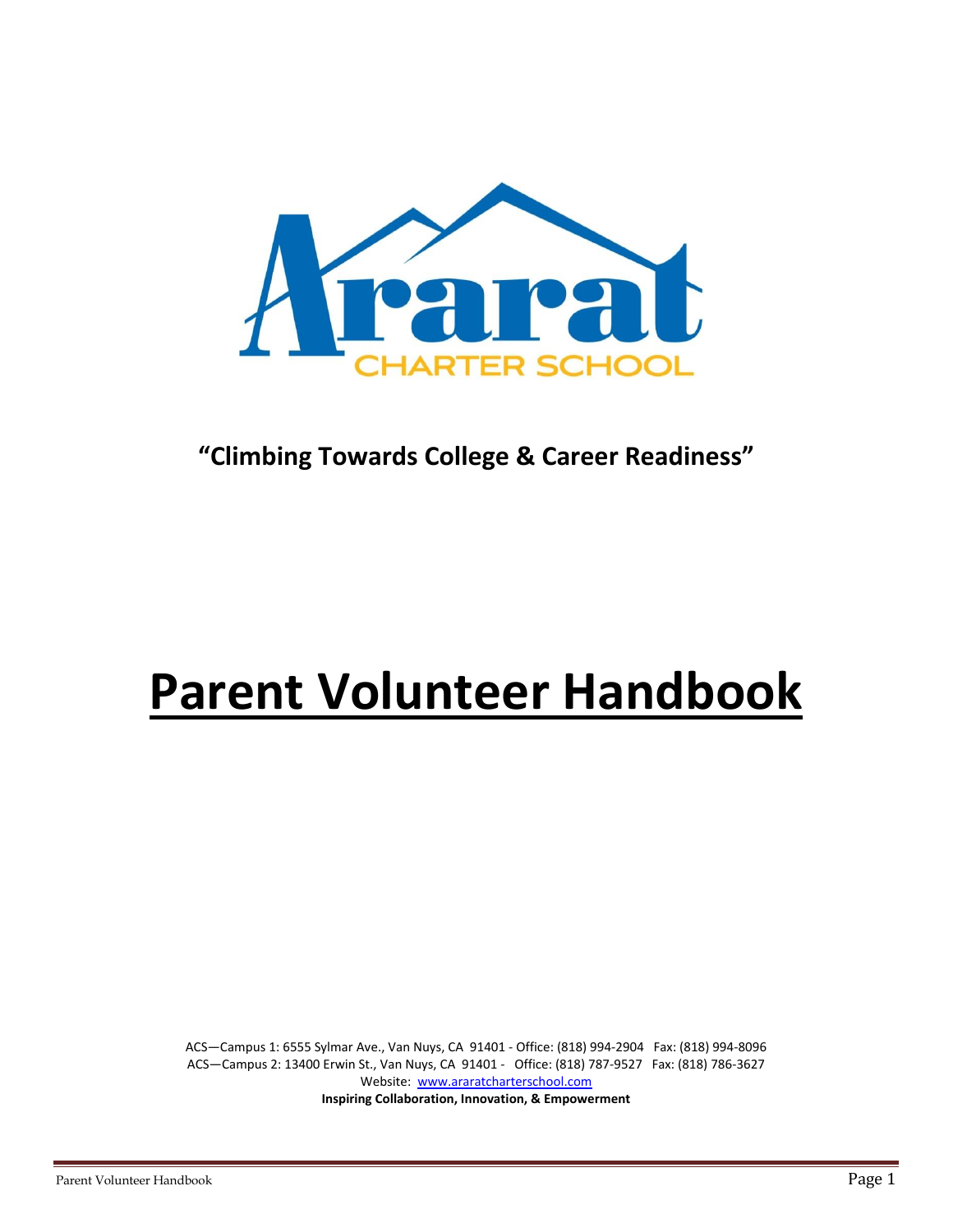# **Parent Volunteer Handbook**

Welcome to Ararat Charter School! We are thankful that you have chosen to volunteer your services to our students. With the support of volunteers such as yourself, the opportunity to meet the individual needs of each child is greatly increased.

The Ararat Charter School Staff encourages parents/guardians and other members of the community to share their time, and abilities with our students. Community volunteers in our school enrich the educational program and strengthen our school's relationship with homes, businesses, public agencies and private institutions.

The education of the youth of today takes a whole community. Caring members of our community bring new energies and resources into our schools. All over the country schools are drawing support from their communities through the efforts of volunteers who work in our schools, become career mentors, contribute goods and supplies, and those that support our schools financially through endowments and grants.

This handbook is designed to provide you with practical information that will assist you in your volunteer placement. It is our goal that the time you spend with our students is worthwhile for you as well as the students. If you have any questions that have not been addressed in this handbook, please feel free to call Ararat Charter School or seek out a member of our school staff.

Once again, thank you for helping make a difference in the lives of students at Ararat Charter School.

Sincerely,

Eddie Villela Principal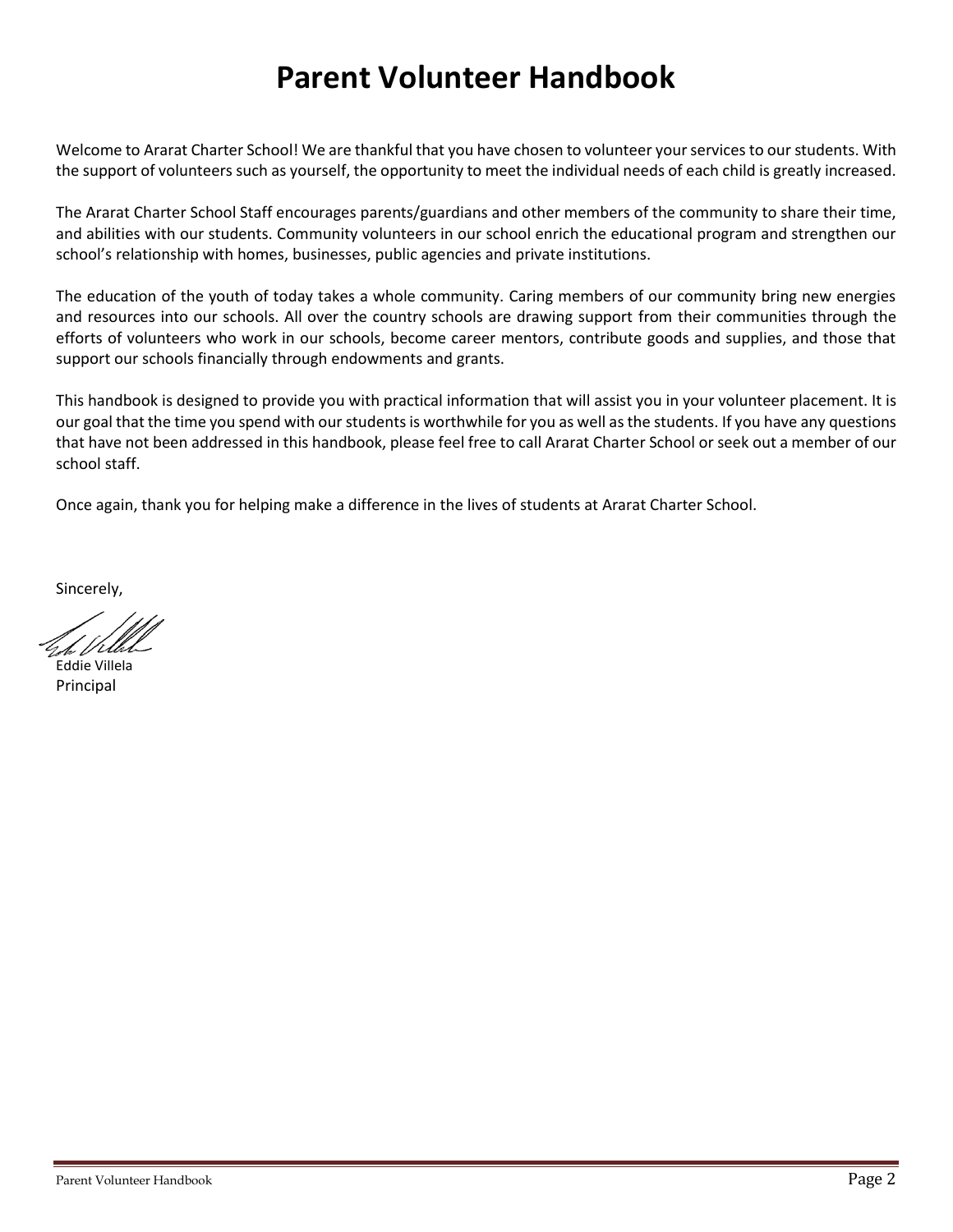## **REQUIREMENTS**

- Obtain a TB test with no exception
- Obtain a DOJ clearance if asked by the school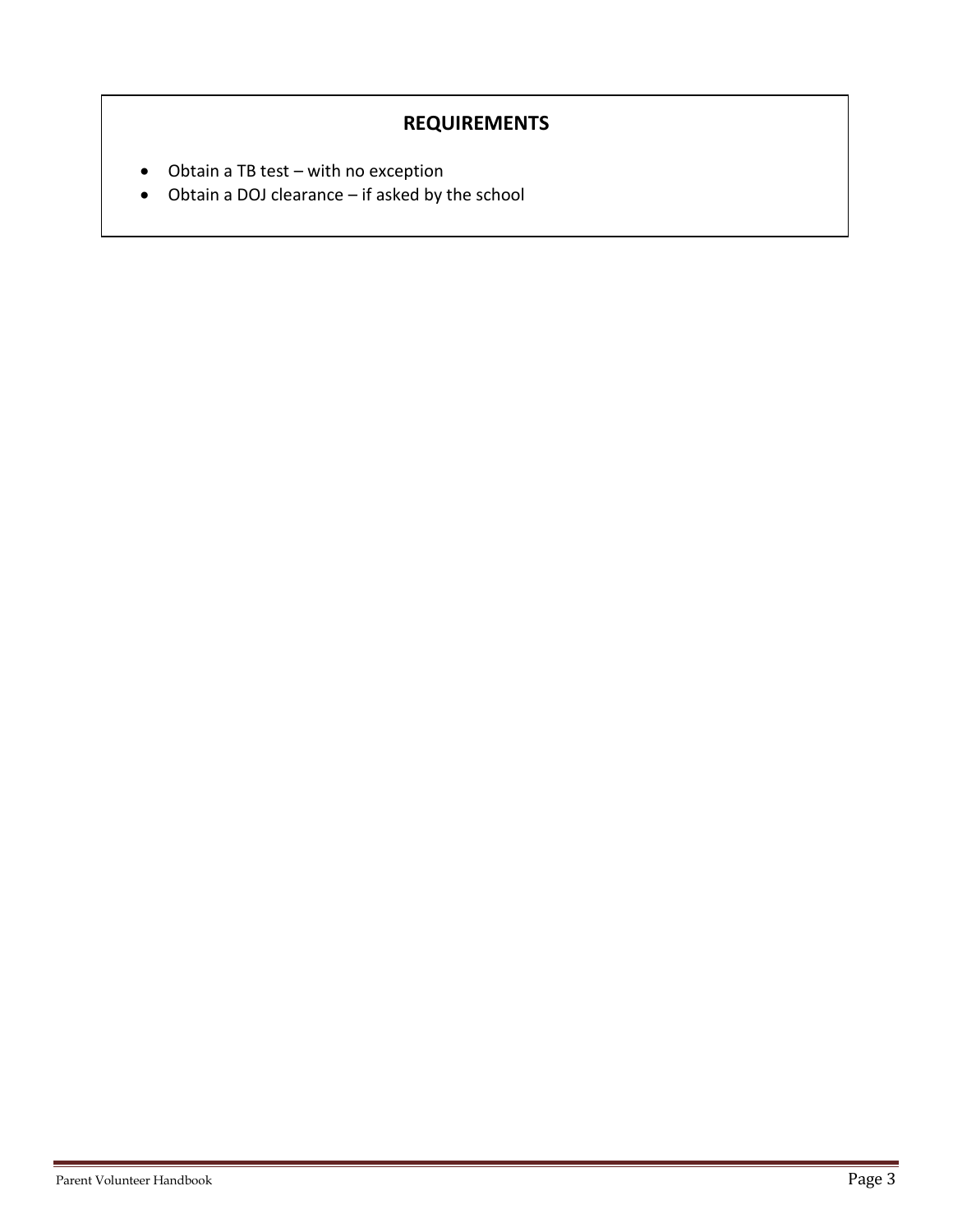## **SUGGESTIONS FOR STARTING YOUR VOLUNTEER EXPERIENCE**

The following are suggestions that should prove helpful in developing a successful partnership with our students and teachers:

#### **1. Meet with the teacher or staff member before you start**

- a. Go over "Initial Checklist"
- b. Ask questions of the teacher if you are unclear about something
- c. Keep communication open

#### **2. Get to know the school grounds**

- a. Know the location and phone number of the school office
- b. Know the location of important rooms such as the library, cafeteria, office, bathrooms, etc.
- c. Find out where to park

#### **3. If you are volunteering in a classroom, spend some time observing the class**

- a. Become familiar with classroom procedures and routines
- b. Identify the location of supplies in the classroom

#### **4. Establish positive relationship with the students**

- a. Be friendly; let them know you are glad to be there!
- b. Be encouraging to students

#### **When working with an individual student:**

- a. Let the student know that you care about their thoughts and ideas
- b. Accept the student for who he or she is… don't try to make them into something they are not
- c. Be encouraging
- d. Recognize and praise effort as well as products

#### **When working with groups of students (small or large groups):**

- a. Find out specifically what the teacher wants you to work on
- b. Indicate to the children how you would like to be addressed. The teacher may have preferences in this area.
- c. Discuss with the teacher ahead of time what classroom management techniques you should be using (if there is a need for discipline, find out how the teacher wants to handle this)
- d. Encourage all the students you work with, not just the ones with the correct answer
- e. Give each student the opportunity to answer…. Don't allow other students to jump in and answer
- f. Let the children and yourself enjoy the time you spend together!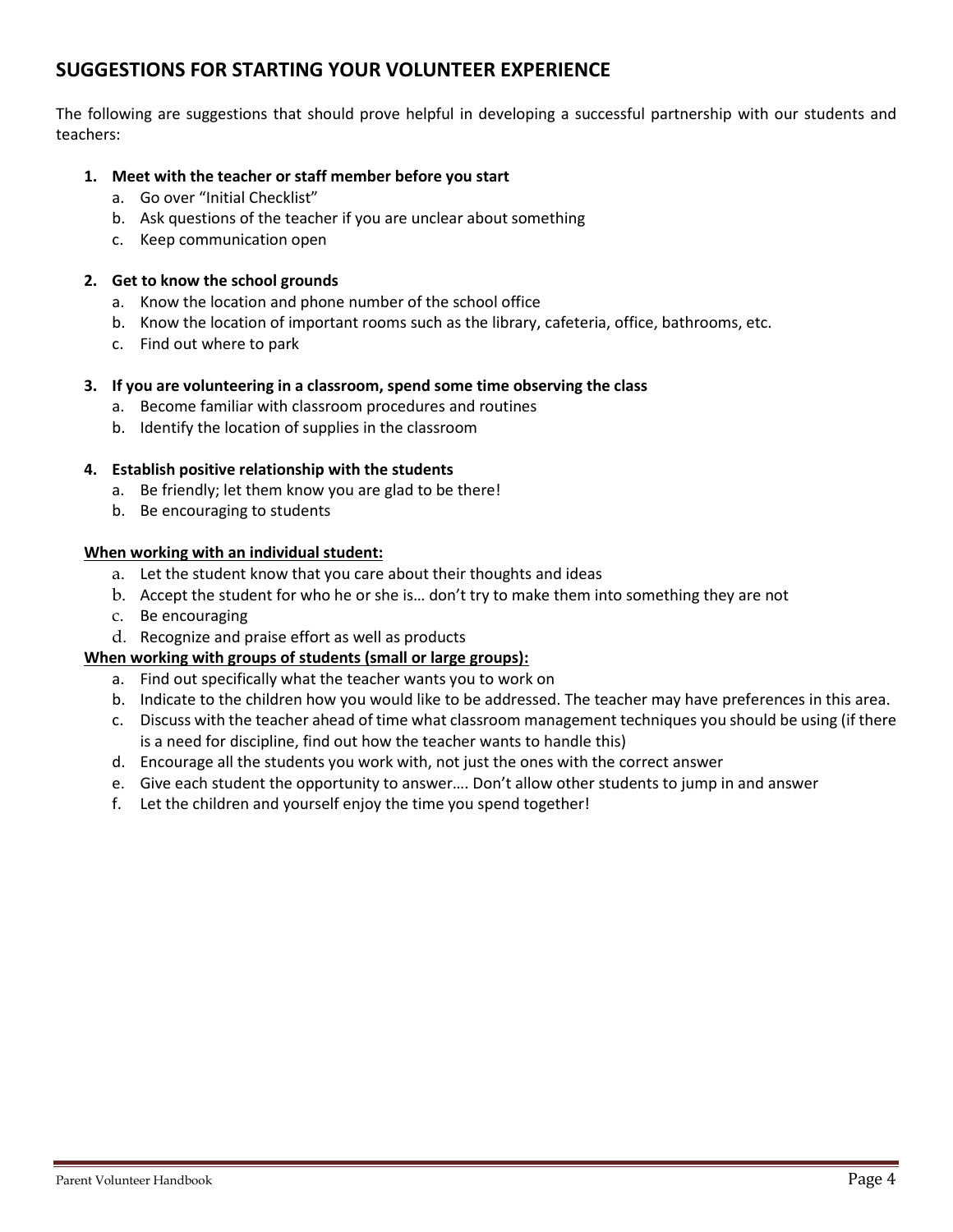## **LEARNING STYLES**

Not everyone learns in the same way. Your learning style is the way you learn best. Most people use all of/ most of their senses when learning, however, one sense generally dominates. Here are some descriptions and suggestions that may be helpful when working with students:

#### **Auditory Learners**

- **a.** They learn best through verbal demonstrations
- b. They prefer to talk about a situation and enjoy listening to themselves talk
- c. Read instructions aloud to these learners
- d. Have them repeat instructions to you
- e. If the student is having difficulty understanding, rephrase instructions

#### **Visual Learners**

- a. They learn best by observing
- b. They prefer to watch demonstrations
- c. They like to write, doodle, and study their environment
- d. Keep a copy of the written instructions, charts, etc. in front of these learners
- e. Use visual cues for references (maps, charts, pictures)
- f. Try having students draw or write problems on paper
- g. Encourage students to use a homework notebook to remember assignments

#### **Tactile Learners**

- a. They learn best by doing
- b. They remember best by what they did, not by what they saw or heard
- c. They need many breaks when studying and are easily distracted when they are not able to move
- d. Have students use manipulatives when possible, such as money or blocks with math problems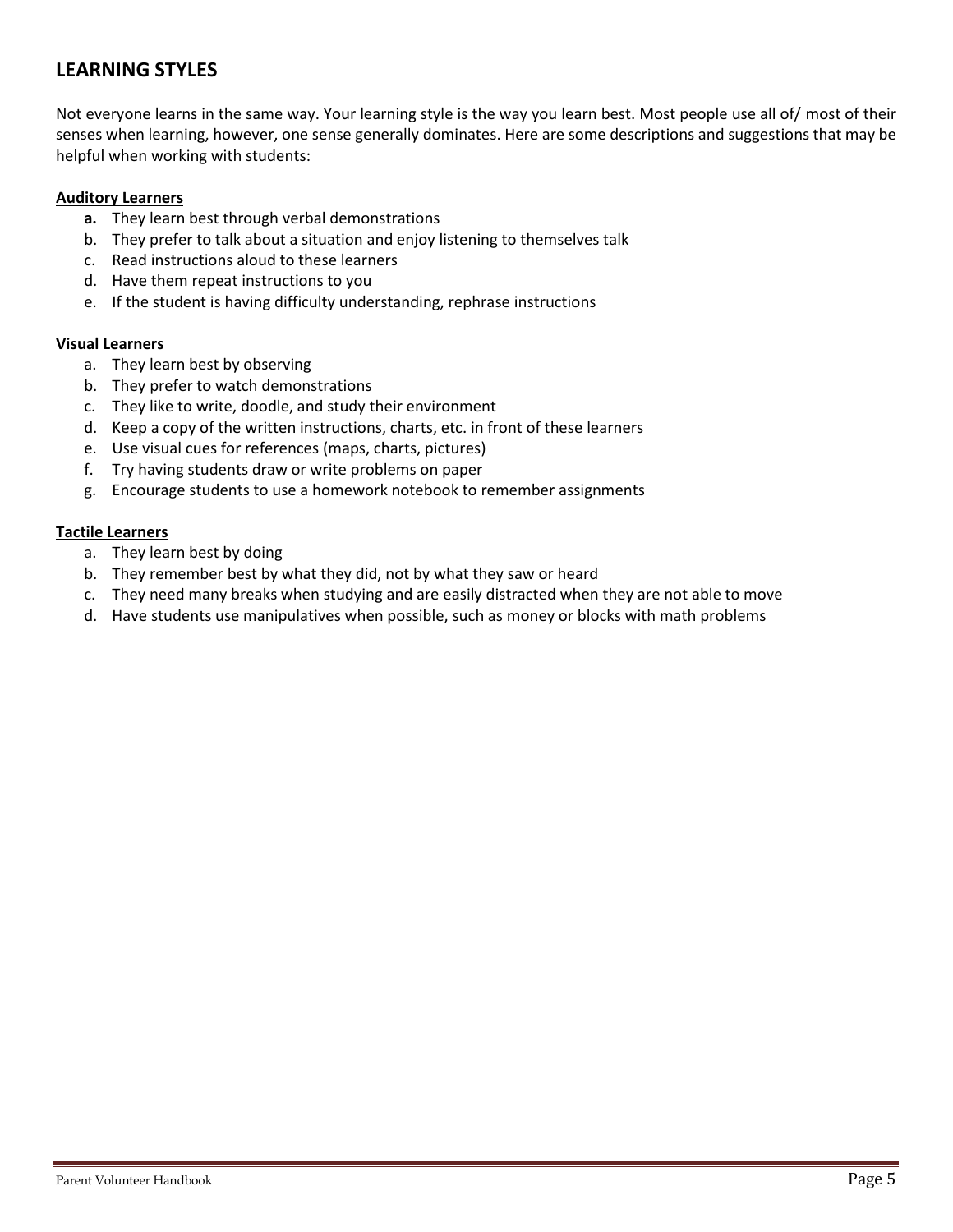## **CHARACTERISTICS OF CHILDREN AGES 5-8 YEARS**

#### **Physical Characteristics**

- a. Full of energy
- b. Tire easily
- c. Aware of physical limitations
- d. Increasing fine motor skills (using scissors, writing, etc.)
- e. Proud of accomplishments

#### **Self-Image**

- a. Self-image based mostly on what they think others think of them.
- b. Proud of their own accomplishments
- c. Eager to please adults they admire
- d. Becoming more independent of home and parents
- e. Thrive from positive reinforcement about specific things

#### **Relationships with Others**

- a. Try out new ways of getting along with others
- b. Imitate adults in attitudes and actions
- c. Sensitive about feelings, their own and others
- d. Aware of individual differences in physical appearance
- e. Still seek acceptance and encouragement from parents and teachers
- f. Beginning to develop a sense of right and wrong

#### **Interest in Learning:**

- a. Beginning to draw conclusions from practical experience
- b. Still have private worlds of fantasy and wonder
- c. Eager to learn
- d. May surprise adults at times with their insight
- e. Eager to try new activities but frustrated by attempting things beyond their capabilities

## **CHARACTERISTICS OF CHILDREN AGED 8-12 YEARS**

#### **Physical Development:**

- a. Growing steadily; physically active
- b. Differ widely in physical maturity
- c. May be maturing sexually and having questions about their bodies
- d. Becoming increasingly interested in improving personal appearance

#### **Self-Image:**

- a. Becoming more independent of adults
- b. Often frustrated when they do not measure up to their on expectations or those of others
- c. Want to make their own decisions
- d. Often mention what they would like to be when they grow up
- e. Want tasks to perform; want to be useful

#### **Relationship with Others:**

- a. May be aware of the opposite gender but unsure of relationship; teasing often denotes attraction to opposite sex
- b. Have increased concern about right/wrong (example: lying, cheating)
- c. Developing more responsibility for forming and keeping friendships
- d. Interested and informed about people around the world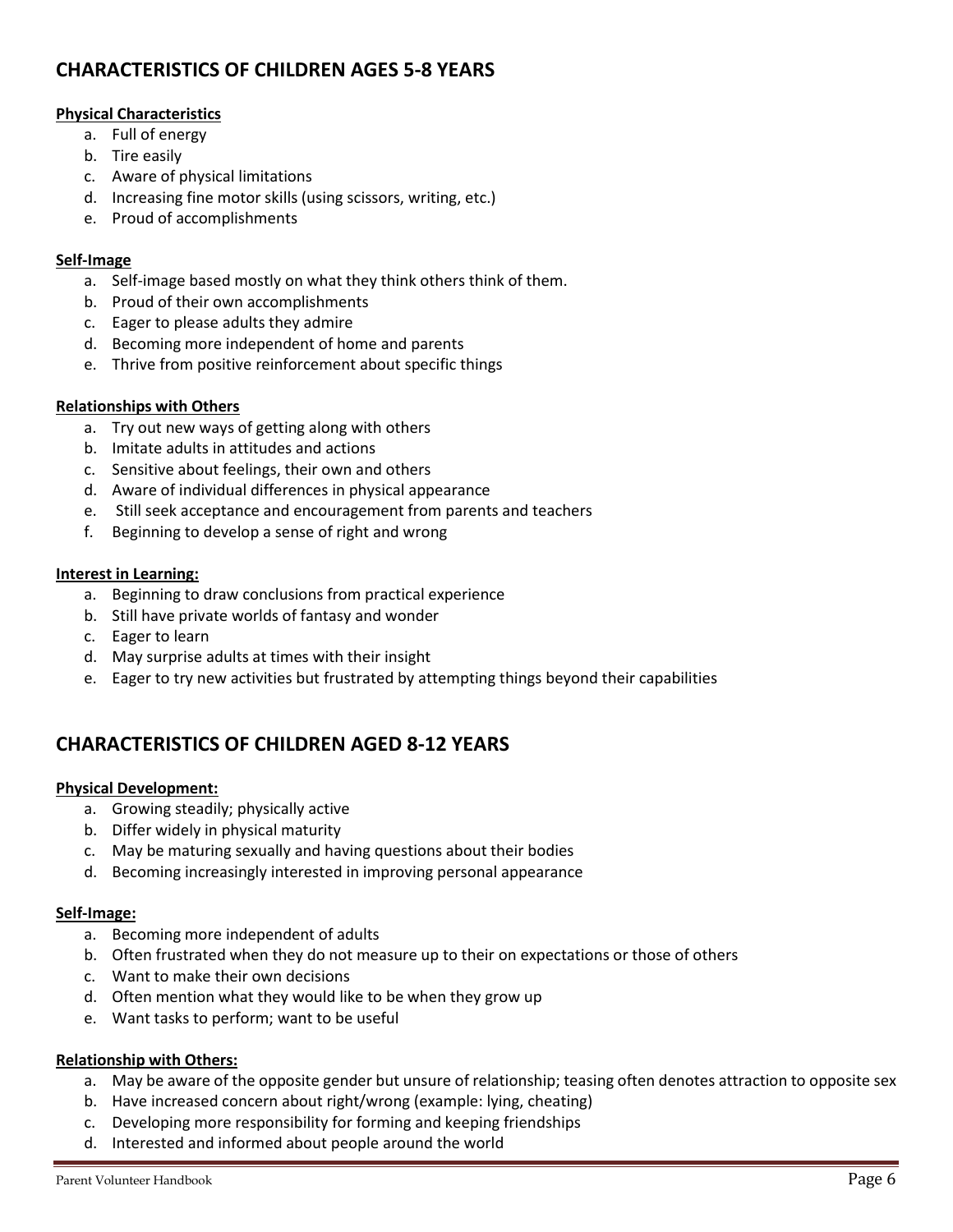e. Values of peer group generally accepted over those of adults

#### **Interest in Learning:**

- a. Developing longer attention span
- b. Interested in current events
- c. Increased skills in reading and expressing ideas in writing
- d. Learning to think abstractly
- e. Often try to be perfectionists which can result in frustration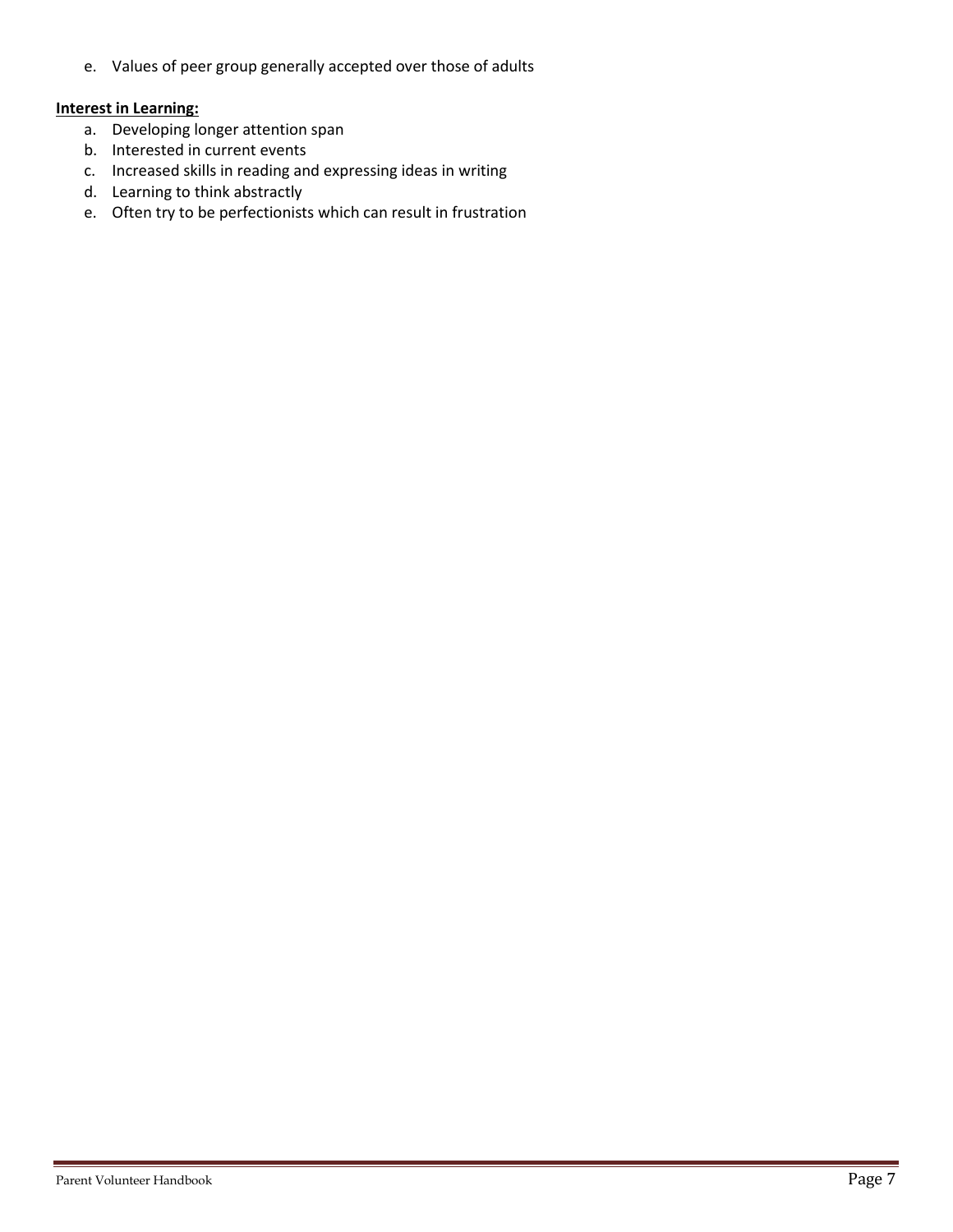## **CONFIDENTIALITY**

You will be serving in a unique capacity with our students. Sometimes students share things with a volunteer that they have not shared with anyone else. This information may be about private family matters, or information about themselves that they are entrusting to you. It is very important to the integrity of your work with students that you do not share this information with others. If you feel it is important that another person have this information, please talk to the teacher or the principal.

There may also be a time when a student shares something with you that causes you some concern, such as concern about their personal safety. If this should be the case, please immediately contact the classroom teacher or principal. That person will know the proper procedure to deal with this situation.

Most people do not want anyone saying anything about their child. Please respect student and parent rights. If anything happens in the classroom, it is the teacher's responsibility to contact the parent.

Please remember that volunteering to work in the classroom is a privilege – not a right. Violations of confidentiality may cause school authorities to suspend that privilege.

## **EXPECTATIONS OF PARENT VOLUNTEERS**

- 1. Please dress appropriately for working with children.
- 2. Volunteers may not "discipline" another parent's student.
	- a. If a situation occurs between two children while at home, please talk with the parent or child while at home. Rules for adults are quite different when on school grounds.
	- b. If a situation between two children occurs at school whether it involves your child or other children, please notify the teacher and let the school officials take care of the discipline.
- 3. If you cannot make the pre-arranged time, please let the teacher know as soon as possible so lesson plans can be changed.
- 4. Please do not just drop in to offer help unless the teacher says this is okay. All volunteering should be pre-arranged with the teacher. Lesson plans are commonly written around volunteer's availability. Teachers will not have time to put together work for you to do with 25 or 30 children in the classroom.
- 5. Parents should not offer rides to students unless they have prior arrangements with that student's parents and the parent/guardian of the child has notified the school.
- 6. Cell phones should be off while you are working with children, except in case of emergencies. If you must take or make a call, please do so outside of the classroom. Talking on the phone is very distracting to the students. It can also give them the impression that what they are doing is not as important as the conversation.
- 7. Parent Volunteers should make other arrangements for siblings and/or other children while volunteering in the classroom. Younger children and older siblings are distracting to the educational environment.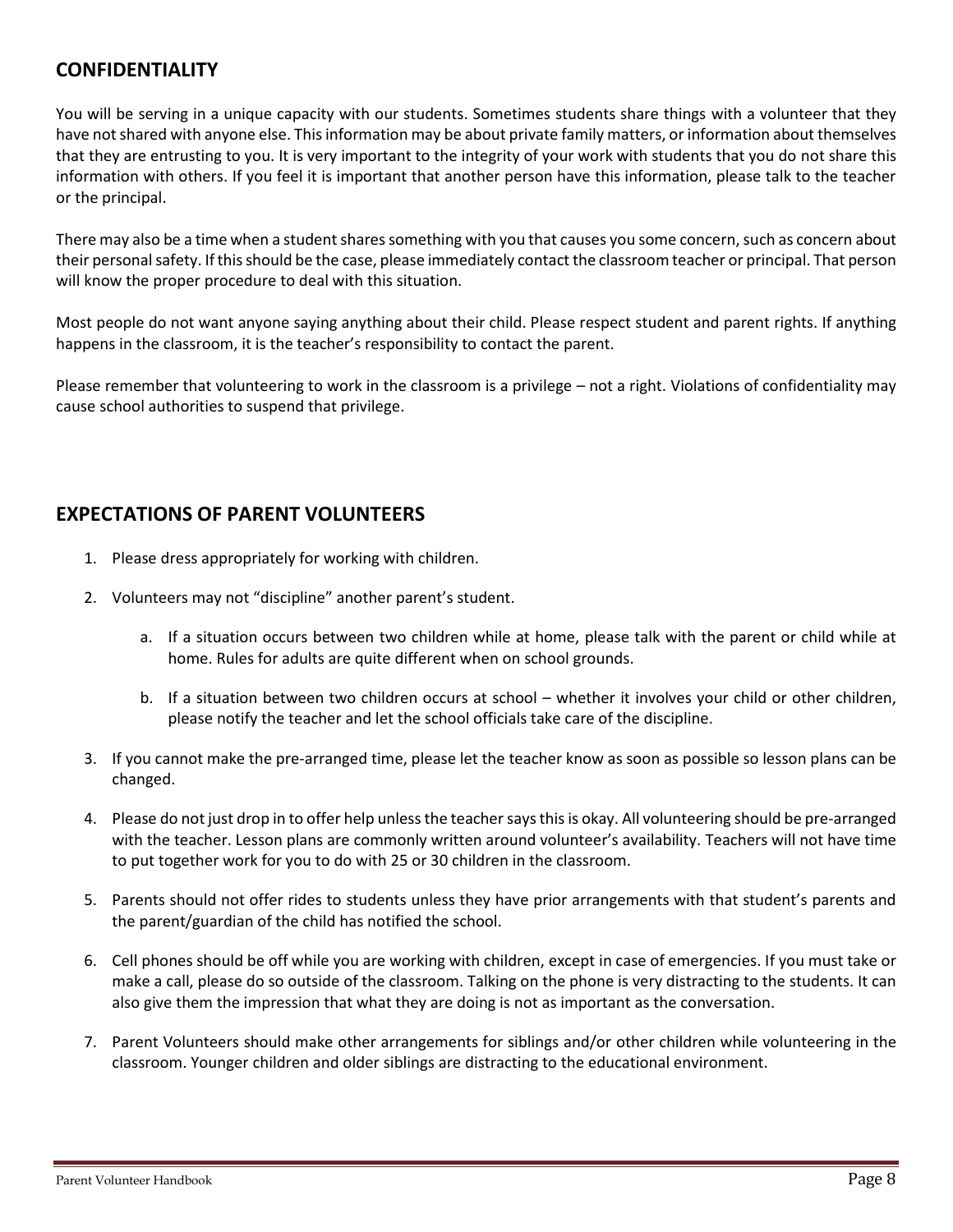## **INITIAL VOLUNTEER CHECKLIST**

When you begin your volunteer experience, please discuss the following with the teacher:

- Signing in and out of the building and wearing a volunteer badge
- Your schedule
- School-wide rules and which ones apply to adults as well as students
- The teacher's classroom policies, procedures and rules, as well as his/her management system, methods of reinforcing students, and emergency procedures
- What your specific duties will be, materials you should use, and strategies to use when working with students
- How and when to contact the teacher/staff member regarding a change in your schedule, etc. Consider exchanging phone numbers
- Alternate plans for days when the teacher is absent and a substitute is in charge of the class
- How the students will refer to you (first name, Ms., Dr., Mrs., Mr., etc.)
- Procedures for taking students out of the classroom for individual work, if applicable
- Your special interests, talents, and skills
- Confirm scheduled school holidays and identify any pre-planned field trips that fall on your scheduled day(s)

## **ACQUAINT YOURSELF WITH OUR SCHOOL POLICIES**

#### **School Workroom**

Please help us stay within our supply budget by practicing economy and eliminating waste with materials available in the classroom and workroom. All materials come out of our school budget. For example, whenever possible, please try to use butcher paper instead of the more costly construction paper. When using the die cut machine, please use the construction paper scraps when possible.

> **Let us all work together by leaving the workroom neat and tidy after each use. Please remember, children are not allowed in the workroom for safety reasons**.

#### **Restrooms**

Restrooms for volunteers are available in the office (ACS 1) or on the playground (ACS 2). For security reasons adults are asked not to use student restrooms.